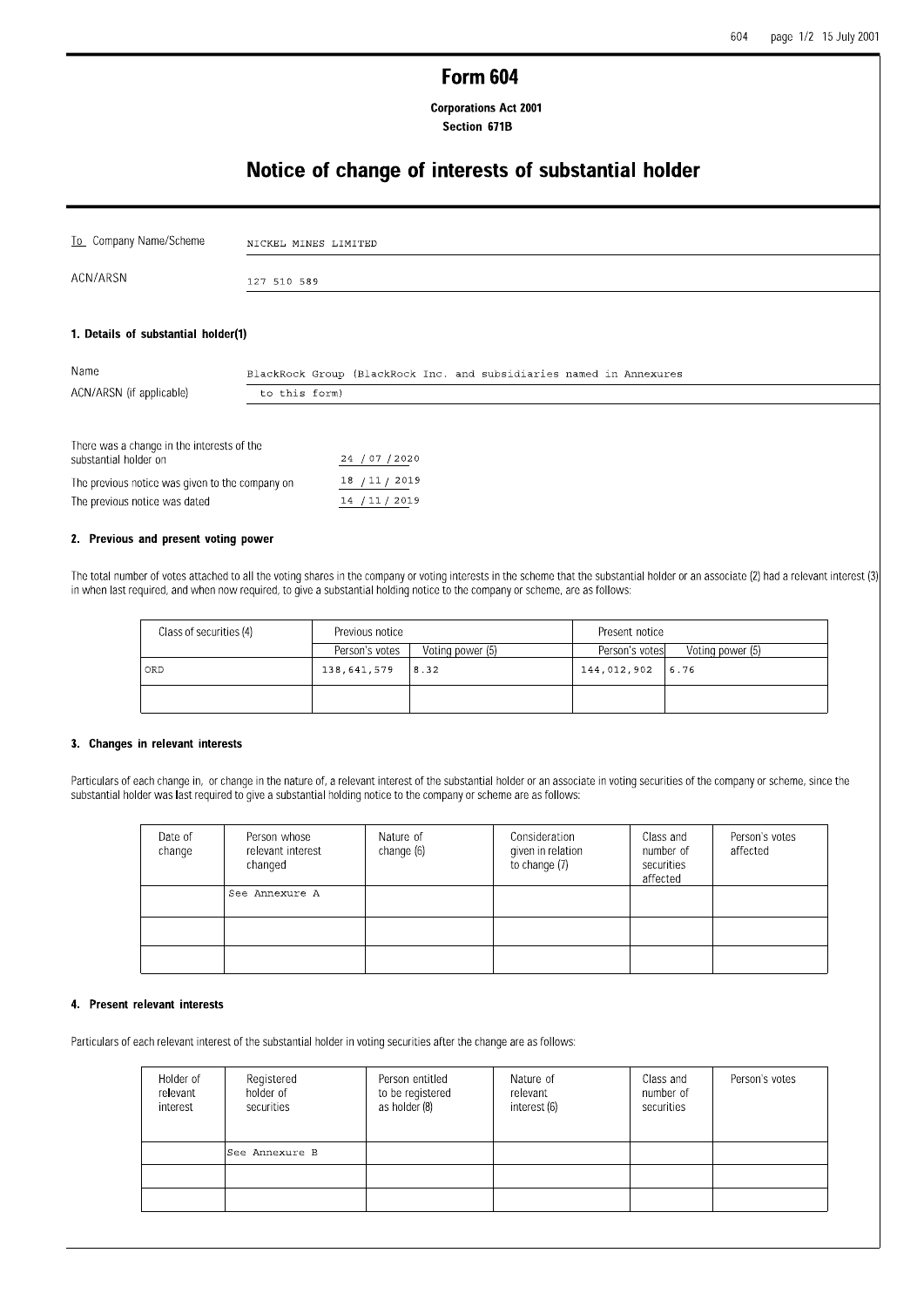### 5. Changes in association

The persons who have become associates (2) of, ceased to be associates of, or have changed the nature of their association (9) with, the substantial holder in relation to voting interests in the company or scheme are as follows:

|                  | Name and ACN/ARSN (if applicable)                       | Nature of association |                                                                                                                                                                                                                                                                                                                                                                                                                                                                                                                             |
|------------------|---------------------------------------------------------|-----------------------|-----------------------------------------------------------------------------------------------------------------------------------------------------------------------------------------------------------------------------------------------------------------------------------------------------------------------------------------------------------------------------------------------------------------------------------------------------------------------------------------------------------------------------|
|                  |                                                         |                       |                                                                                                                                                                                                                                                                                                                                                                                                                                                                                                                             |
| <b>Addresses</b> |                                                         |                       |                                                                                                                                                                                                                                                                                                                                                                                                                                                                                                                             |
|                  | addresses of persons named in this form are as follows: |                       |                                                                                                                                                                                                                                                                                                                                                                                                                                                                                                                             |
|                  | Name                                                    | Address               |                                                                                                                                                                                                                                                                                                                                                                                                                                                                                                                             |
|                  | Annexure C                                              |                       |                                                                                                                                                                                                                                                                                                                                                                                                                                                                                                                             |
|                  |                                                         |                       |                                                                                                                                                                                                                                                                                                                                                                                                                                                                                                                             |
|                  |                                                         |                       |                                                                                                                                                                                                                                                                                                                                                                                                                                                                                                                             |
| gnature          |                                                         |                       |                                                                                                                                                                                                                                                                                                                                                                                                                                                                                                                             |
|                  | print name Bradley Taylor                               |                       | Capacity *Authorised Signatory                                                                                                                                                                                                                                                                                                                                                                                                                                                                                              |
|                  | sign here                                               |                       | 29/<br>07 / 2020<br>date                                                                                                                                                                                                                                                                                                                                                                                                                                                                                                    |
|                  |                                                         |                       |                                                                                                                                                                                                                                                                                                                                                                                                                                                                                                                             |
|                  |                                                         |                       | * At a meeting of the Board on 22 November 2013, the Directors resolved to approve the delegation of the preparation and<br>lodgement of substantial shareholder notices on behalf of BlackRock Investment Management (Australia) Limited.                                                                                                                                                                                                                                                                                  |
|                  |                                                         | <b>DIRECTIONS</b>     |                                                                                                                                                                                                                                                                                                                                                                                                                                                                                                                             |
|                  |                                                         |                       | If there are a number of substantial holders with similar or related relevant interests (eg. a corporation and its related corporations, or the manager and trustee of an<br>equity trust), the names could be included in an annexure to the form. If the relevant interests of a group of persons are essentially similar, they may be referred to<br>throughout the form as a specifically named group if the membership of each group, with the names and addresses of members is clearly set out in paragraph 6 of the |

| Name       | Address |
|------------|---------|
| Annexure C |         |
|            |         |

| print name Bradley Taylor | Capacity *Authorised Signatory |  |
|---------------------------|--------------------------------|--|
|                           |                                |  |

- $(1)$ form.
- $(2)$ See the definition of "associate" in section 9 of the Corporations Act 2001.
- $(3)$ See the definition of "relevant interest" in sections 608 and 671B(7) of the Corporations Act 2001.
- $(4)$ The voting shares of a company constitute one class unless divided into separate classes.
- The person's votes divided by the total votes in the body corporate or scheme multiplied by 100.  $(5)$
- $(6)$ Include details of:
	- $(a)$ any relevant agreement or other circumstances because of which the change in relevant interest occurred. If subsection 671B(4) applies, a copy of any document setting out the terms of any relevant agreement, and a statement by the person giving full and accurate details of any contract, scheme or arrangement, must accompany this form, together with a written statement certifying this contract, scheme or arrangement; and
	- any qualification of the power of a person to exercise, control the exercise of, or influence the exercise of, the voting powers or disposal of the securities to  $(b)$ which the relevant interest relates (indicating clearly the particular securities to which the qualification applies).

See the definition of "relevant agreement" in section 9 of the Corporations Act 2001.

- Details of the consideration must include any and all benefits, money and other, that any person from whom a relevant interest was acquired has, or may, becom'e  $(7)$ entitled to receive in relation to that acquisition. Details must be included even if the benefit is conditional on the happening or not of a contingency. Details must be included of any benefit paid on behalf of the substantial holder or its associate in relation to the acquisitions, even if they are not paid directly to the person from whom the relevant interest was acquired.
- $(8)$ If the substantial holder is unable to determine the identity of the person (eg. if the relevant interest arises because of an option) write "unknown".
- $(9)$ Give details, if appropriate, of the present association and any change in that association since the last substantial holding notice.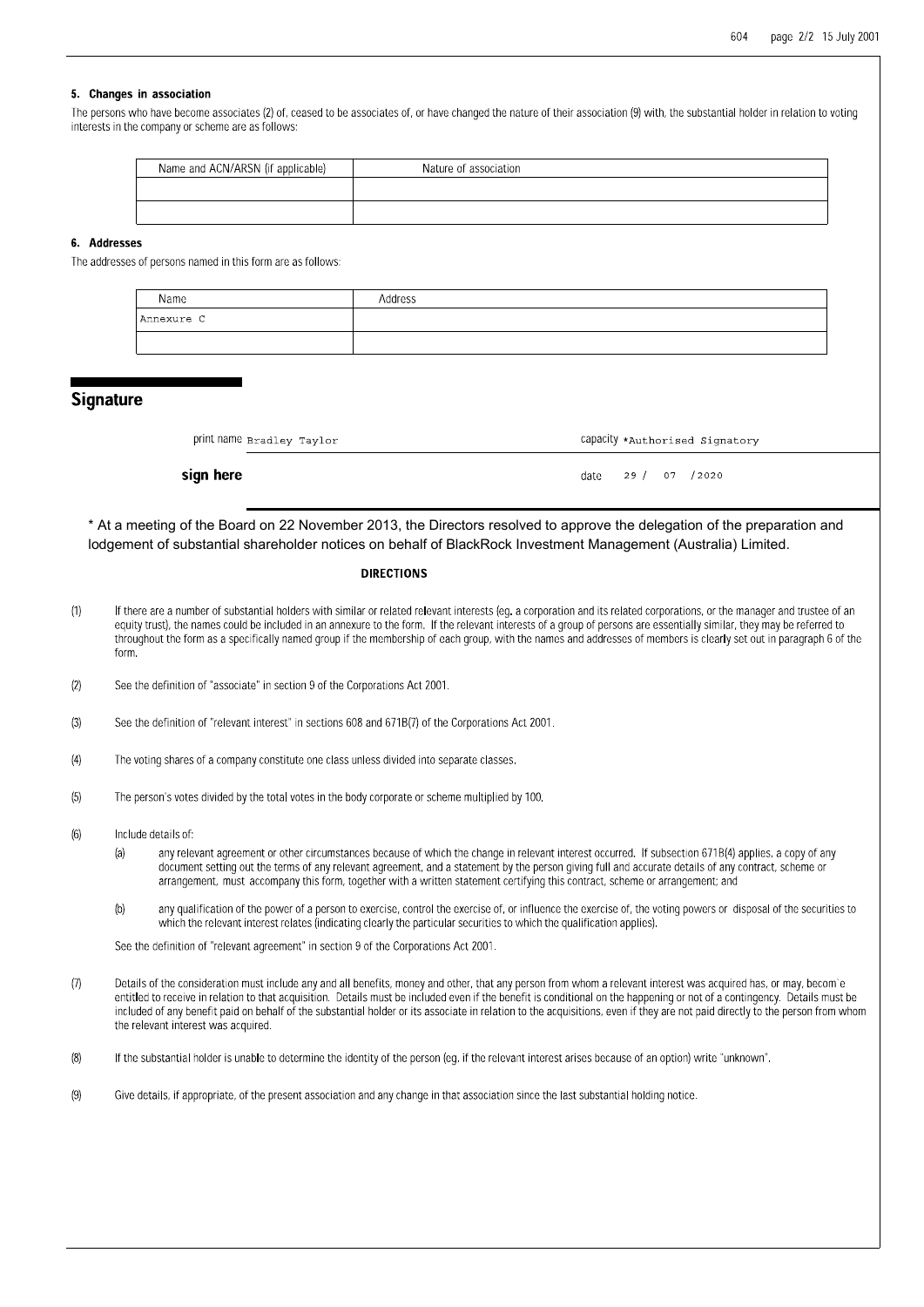This is Annexure A of 2 pages referred to in form 604 Notice of change of interests of substantial shareholder

### **5. Consideration**

|                             | 29-Jul-20 |
|-----------------------------|-----------|
| <b>Bradley Taylor,</b>      | Date      |
| <b>Authorised Signatory</b> |           |

| <b>NICKEL MINES LIMITED (NIC)</b> |                                                                             |             |                                                                            |                          |                   |                                                   |                         |  |
|-----------------------------------|-----------------------------------------------------------------------------|-------------|----------------------------------------------------------------------------|--------------------------|-------------------|---------------------------------------------------|-------------------------|--|
| Date of Change                    | Person whose relevant interest<br>changed                                   |             | Nature of change (6) /<br>Consideration given in relation to<br>change (7) | <b>CCY</b>               |                   | <b>Class and number of</b><br>securities affected | Person's votes affected |  |
| 22-Nov-19                         | BlackRock Investment Management (UK)<br>Limited                             | on mkt sell | 0.57                                                                       | <b>AUD</b>               | ORD               | $-757,177$                                        | $-757,177$              |  |
| 02-Dec-19                         | <b>BlackRock Investment Management</b><br>(Australia) Limited               | on mkt buy  | 0.61                                                                       | <b>AUD</b>               | ORD               | 16,702                                            | 16,702                  |  |
| 03-Dec-19                         | <b>BlackRock Investment Management</b><br>(Australia) Limited               | on mkt buy  | 0.58                                                                       | <b>AUD</b>               | ORD               | 26,496                                            | 26,496                  |  |
| 12-Dec-19                         | <b>BlackRock Investment Management</b><br>(Australia) Limited               | in specie   | n/a                                                                        | <b>AUD</b>               | ORD               | 72,823                                            | 72,823                  |  |
| 20-Dec-19                         | <b>BlackRock Investment Management</b><br>(Australia) Limited               | on mkt sell | 0.63                                                                       | <b>AUD</b>               | ORD               | $-16,943$                                         | $-16,943$               |  |
| 30-Dec-19                         | <b>BlackRock Investment Management</b><br>(Australia) Limited               | on mkt buy  | 0.67                                                                       | <b>AUD</b>               | <b>ORD</b>        | 8,726                                             | 8,726                   |  |
| 06-Jan-20                         | <b>BLACKROCK ADVISORS, LLC</b>                                              | on mkt sell | 0.64                                                                       | <b>AUD</b>               | <b>ORD</b>        | $-46,282$                                         | $-46,282$               |  |
| 19-Feb-20                         | <b>BlackRock Investment Management</b><br>(Australia) Limited               | in specie   | n/a                                                                        | <b>AUD</b>               | ORD               | 146,544                                           | 146,544                 |  |
| 04-Mar-20                         | BLACKROCK ADVISORS, LLC                                                     | on mkt buy  | 0.49                                                                       | <b>AUD</b>               | ORD               | 243,612                                           | 243,612                 |  |
| 10-Mar-20                         | BLACKROCK ADVISORS, LLC                                                     | on mkt buy  | 0.42                                                                       | <b>AUD</b>               | <b>ORD</b>        | 142,595                                           | 142,595                 |  |
| 19-Mar-20                         | <b>BlackRock Investment Management</b><br>(Australia) Limited               | on mkt buy  | 0.35                                                                       | <b>AUD</b>               | ORD               | 8,707                                             | 8,707                   |  |
| 20-Mar-20                         | <b>BlackRock Investment Management</b><br>(Australia) Limited               | on mkt buy  | 0.37                                                                       | <b>AUD</b>               | ORD               | 8,707                                             | 8,707                   |  |
| 27-Mar-20                         | <b>BlackRock Investment Management</b><br>(Australia) Limited               | on mkt buy  | 0.43                                                                       | <b>AUD</b>               | ORD               | 427,611                                           | 427,611                 |  |
| 03-Apr-20                         | <b>BlackRock Investment Management</b><br>(Australia) Limited               | on mkt buy  | 0.47                                                                       | <b>AUD</b>               | ORD               | 247,915                                           | 247,915                 |  |
| 15-Apr-20                         | <b>BlackRock Investment Management</b><br>(Australia) Limited               | on mkt buy  | 0.49                                                                       | <b>AUD</b>               | ORD               | 8,707                                             | 8,707                   |  |
| 17-Apr-20                         | <b>BlackRock Investment Management</b><br>(Australia) Limited               | on mkt buy  | 0.50                                                                       | <b>AUD</b>               | ORD               | 8,707                                             | 8,707                   |  |
| 27-Apr-20                         | <b>BlackRock Investment Management</b><br>(Australia) Limited               | on mkt sell | 0.49                                                                       | <b>AUD</b>               | ORD               | $-52,242$                                         | $-52,242$               |  |
| 28-Apr-20                         | BLACKROCK ADVISORS, LLC                                                     | on mkt sell | 0.49                                                                       | <b>AUD</b>               | ORD               | $-76,570$                                         | $-76,570$               |  |
| 08-May-20                         | BlackRock Investment Management (UK) on mkt buy                             |             | 0.59                                                                       | <b>AUD</b>               | ORD               | 1,400,000                                         | 1,400,000               |  |
| 12-May-20                         | Limited<br><b>BlackRock Investment Management</b><br>(Australia) Limited    | on mkt buy  | 0.57                                                                       | <b>AUD</b>               | ORD               | 8,707                                             | 8,707                   |  |
| 26-May-20                         | <b>BlackRock Investment Management</b><br>(Australia) Limited               | in specie   | n/a                                                                        | <b>AUD</b>               | ORD               | $-852,120$                                        | $-852,120$              |  |
| 29-May-20                         | <b>BlackRock Investment Management</b><br>(Australia) Limited               | in specie   | n/a                                                                        | <b>AUD</b>               | ORD               | 170,900                                           | 170,900                 |  |
| 29-May-20                         | BlackRock Investment Management (UK) in specie<br>Limited                   |             | n/a                                                                        | <b>AUD</b>               | ORD               | 5,972,222                                         | 5,972,222               |  |
| 29-May-20                         | <b>BlackRock Investment Management</b><br>(Australia) Limited               | in specie   | n/a                                                                        | <b>AUD</b>               | ORD               | 423,122                                           | 423,122                 |  |
| 29-May-20                         | <b>BlackRock Investment Management</b><br>(Australia) Limited               | in specie   | n/a                                                                        | <b>AUD</b>               | ORD               | 357,461                                           | 357,461                 |  |
| 29-May-20                         | BlackRock Investment Management (UK) in specie<br>Limited                   |             | n/a                                                                        | <b>AUD</b>               | ORD               | 388,889                                           | 388,889                 |  |
| 29-May-20                         | BlackRock Investment Management (UK) in specie<br>Limited                   |             | n/a                                                                        | <b>AUD</b>               | ORD               | 30,261,771                                        | 30,261,771              |  |
| 29-May-20                         | <b>BlackRock Investment Management</b><br>(Australia) Limited               | in specie   | n/a                                                                        | <b>AUD</b>               | ORD               | 562,535                                           | 562,535                 |  |
| 29-May-20                         | BlackRock Investment Management (UK) in specie<br>Limited                   |             | n/a                                                                        | <b>AUD</b>               | ORD               | 540,212                                           | 540,212                 |  |
| 29-May-20                         | <b>BlackRock Investment Management</b><br>(Australia) Limited               | in specie   | n/a                                                                        | <b>AUD</b>               | ORD               | 128,201                                           | 128,201                 |  |
| 29-May-20                         | <b>BlackRock Investment Management</b><br>(Australia) Limited               | in specie   | n/a                                                                        | <b>AUD</b>               | ORD               | 15,523                                            | 15,523                  |  |
| 29-May-20                         | BLACKROCK ADVISORS, LLC                                                     | in specie   | n/a                                                                        | <b>AUD</b>               | ORD               | 198,311                                           | 198,311                 |  |
| 01-Jun-20<br>01-Jun-20            | BLACKROCK ADVISORS, LLC<br>BlackRock Investment Management (UK) on mkt sell | on mkt sell | 0.53<br>0.53                                                               | <b>AUD</b><br><b>AUD</b> | <b>ORD</b><br>ORD | $-69,558$<br>$-147,038$                           | $-69,558$<br>$-147,038$ |  |
| 02-Jun-20                         | Limited<br><b>BLACKROCK ADVISORS, LLC</b>                                   | on mkt sell | 0.55                                                                       | <b>AUD</b>               | ORD               | $-113,300$                                        | $-113,300$              |  |
| 02-Jun-20                         | BlackRock Investment Management (UK)                                        | on mkt sell | 0.55                                                                       | <b>AUD</b>               | ORD               | $-239,504$                                        | $-239,504$              |  |
| 15-Jun-20                         | Limited<br><b>BlackRock Investment Management</b>                           | on mkt sell | 0.53                                                                       | <b>AUD</b>               | ORD               | $-22,252$                                         | $-22,252$               |  |
| 17-Jun-20                         | (Australia) Limited<br><b>BlackRock Investment Management</b>               | on mkt buy  | 0.56                                                                       | <b>AUD</b>               | ORD               | 11,126                                            | 11,126                  |  |
| 19-Jun-20                         | (Australia) Limited<br><b>BlackRock Investment Management</b>               | on mkt sell | 0.57                                                                       | <b>AUD</b>               | ORD               | $-251,836$                                        | $-251,836$              |  |
| 19-Jun-20                         | (Australia) Limited<br><b>BlackRock Investment Management</b>               | on mkt sell | 0.57                                                                       | <b>AUD</b>               | ORD               | $-53,114$                                         | $-53,114$               |  |
| 26-Jun-20                         | (Australia) Limited<br><b>BlackRock Investment Management</b>               | in specie   | n/a                                                                        | <b>AUD</b>               | ORD               | 139,953                                           | 139,953                 |  |
|                                   | (Australia) Limited                                                         |             |                                                                            |                          |                   |                                                   |                         |  |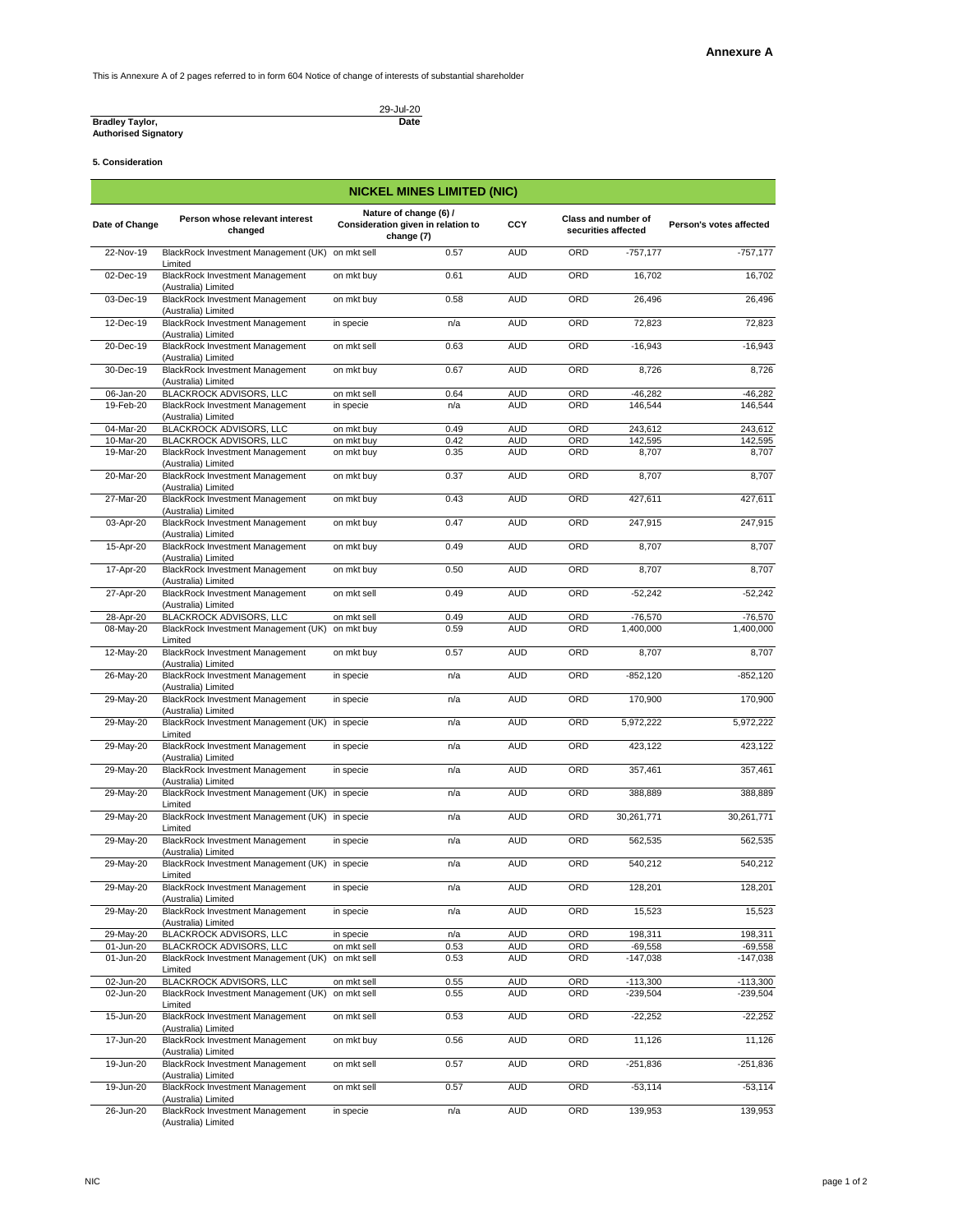| Date of Change | Person whose relevant interest<br>changed                   | Nature of change (6) /<br>Consideration given in relation to<br>change (7) |      | <b>CCY</b> |            | Class and number of<br>securities affected | Person's votes affected |  |
|----------------|-------------------------------------------------------------|----------------------------------------------------------------------------|------|------------|------------|--------------------------------------------|-------------------------|--|
| 07-Jul-20      | BlackRock Investment Management (UK) on mkt sell<br>Limited |                                                                            | 0.61 | <b>AUD</b> | ORD        | $-759,564$                                 | $-759,564$              |  |
| 17-Jul-20      | BLACKROCK ADVISORS, LLC                                     | on mkt sell                                                                | 0.63 | <b>AUD</b> | ORD        | $-3,126$                                   | $-3,126$                |  |
| 17-Jul-20      | BlackRock Investment Management (UK)                        | on mkt sell                                                                | 0.63 | <b>AUD</b> | ORD        | $-4,453$                                   | $-4,453$                |  |
|                | Limited                                                     |                                                                            |      |            |            |                                            |                         |  |
| 17-Jul-20      | BlackRock Investment Management (UK) on mkt sell<br>Limited |                                                                            | 0.63 | <b>AUD</b> | ORD        | $-509,453$                                 | $-509,453$              |  |
| 17-Jul-20      | BlackRock Investment Management (UK) on mkt sell<br>Limited |                                                                            | 0.63 | <b>AUD</b> | ORD        | $-79,860$                                  | $-79,860$               |  |
| 17-Jul-20      | BLACKROCK ADVISORS, LLC                                     | on mkt sell                                                                | 0.62 | <b>AUD</b> | ORD        | $-6,824$                                   | $-6,824$                |  |
| 17-Jul-20      | BlackRock Investment Management (UK)<br>Limited             | on mkt sell                                                                | 0.62 | <b>AUD</b> | <b>ORD</b> | $-9,721$                                   | $-9,721$                |  |
| 17-Jul-20      | BlackRock Investment Management (UK) on mkt sell<br>Limited |                                                                            | 0.62 | <b>AUD</b> | ORD        | $-1,112,177$                               | $-1,112,177$            |  |
| 17-Jul-20      | BlackRock Investment Management (UK) on mkt sell<br>Limited |                                                                            | 0.62 | <b>AUD</b> | ORD        | $-174,340$                                 | $-174,340$              |  |
| 20-Jul-20      | BLACKROCK ADVISORS, LLC                                     | on mkt sell                                                                | 0.61 | <b>AUD</b> | ORD        | $-7,047$                                   | $-7,047$                |  |
| 20-Jul-20      | BlackRock Investment Management (UK)<br>Limited             | on mkt sell                                                                | 0.61 | <b>AUD</b> | ORD        | $-10,037$                                  | $-10,037$               |  |
| 20-Jul-20      | BlackRock Investment Management (UK) on mkt sell<br>Limited |                                                                            | 0.61 | <b>AUD</b> | ORD        | $-1,148,354$                               | $-1,148,354$            |  |
| 20-Jul-20      | BlackRock Investment Management (UK) on mkt sell<br>Limited |                                                                            | 0.61 | <b>AUD</b> | ORD        | $-180,011$                                 | $-180,011$              |  |
| 21-Jul-20      | BLACKROCK ADVISORS, LLC                                     | on mkt sell                                                                | 0.61 | <b>AUD</b> | ORD        | $-2,965$                                   | $-2,965$                |  |
| 21-Jul-20      | BlackRock Investment Management (UK)<br>Limited             | on mkt sell                                                                | 0.61 | <b>AUD</b> | ORD        | $-483,205$                                 | $-483,205$              |  |
| 21-Jul-20      | BlackRock Investment Management (UK) on mkt sell<br>Limited |                                                                            | 0.61 | <b>AUD</b> | ORD        | $-75,745$                                  | $-75,745$               |  |
| 22-Jul-20      | BLACKROCK ADVISORS, LLC                                     | on mkt sell                                                                | 0.59 | <b>AUD</b> | ORD        | $-5,110$                                   | $-5,110$                |  |
| 22-Jul-20      | BlackRock Investment Management (UK)<br>Limited             | on mkt sell                                                                | 0.59 | <b>AUD</b> | <b>ORD</b> | $-832,782$                                 | $-832,782$              |  |
| 22-Jul-20      | BlackRock Investment Management (UK) on mkt sell<br>Limited |                                                                            | 0.59 | <b>AUD</b> | ORD        | $-130,543$                                 | $-130,543$              |  |
| 23-Jul-20      | <b>BLACKROCK ADVISORS, LLC</b>                              | on mkt sell                                                                | 0.59 | <b>AUD</b> | ORD        | $-4,166$                                   | $-4,166$                |  |
| 23-Jul-20      | BlackRock Investment Management (UK) on mkt sell<br>Limited |                                                                            | 0.59 | <b>AUD</b> | ORD        | $-678,949$                                 | $-678,949$              |  |
| 23-Jul-20      | BlackRock Investment Management (UK) on mkt sell<br>Limited |                                                                            | 0.59 | <b>AUD</b> | ORD        | $-106,429$                                 | $-106,429$              |  |
| 24-Jul-20      | BLACKROCK ADVISORS, LLC                                     | on mkt sell                                                                | 0.59 | <b>AUD</b> | ORD        | $-1,216$                                   | $-1,216$                |  |
| 24-Jul-20      | BlackRock Investment Management (UK)<br>Limited             | on mkt sell                                                                | 0.59 | <b>AUD</b> | ORD        | $-198,128$                                 | $-198,128$              |  |
| 24-Jul-20      | BlackRock Investment Management (UK) on mkt sell<br>Limited |                                                                            | 0.59 | <b>AUD</b> | ORD        | $-31,058$                                  | $-31,058$               |  |
| 24-Jul-20      | BLACKROCK ADVISORS, LLC                                     | on mkt sell                                                                | 0.59 | <b>AUD</b> | ORD        | $-144,184$                                 | $-144,184$              |  |
| 24-Jul-20      | BlackRock Investment Management (UK)<br>Limited             | on mkt sell                                                                | 0.59 | <b>AUD</b> | ORD        | $-23,495,085$                              | $-23,495,085$           |  |
| 24-Jul-20      | BlackRock Investment Management (UK) on mkt sell<br>Limited |                                                                            | 0.59 | <b>AUD</b> | ORD        | $-3,682,994$                               | $-3,682,994$            |  |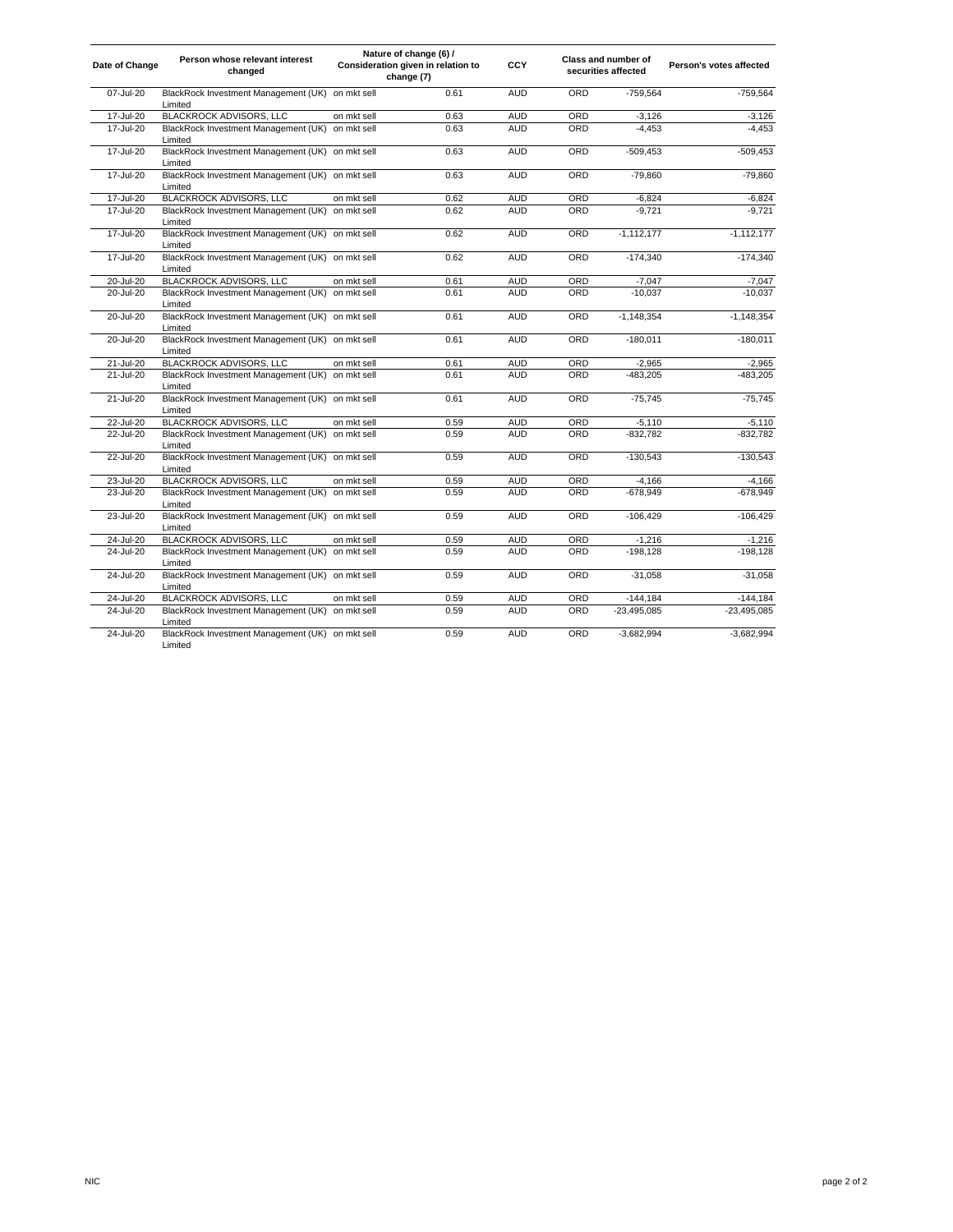This is Annexure B of 2 pages referred to in form 604 Notice of change of interests of substantial shareholder **Annexure B** 

29-Jul-20 **Bradley Taylor, Authorised Signatory Date**

**4. Details of present registered holders**

| <b>Holder of Relevant</b><br><b>Interests</b>                    | <b>Registered Holder of</b><br><b>Securities</b>             | Person entitled to be<br>registered as holder (8) | Nature of Relevant Interest (6)                                                                                                                           |            | Class and number of<br><b>Securities</b> |           | Nature of<br>Association         |
|------------------------------------------------------------------|--------------------------------------------------------------|---------------------------------------------------|-----------------------------------------------------------------------------------------------------------------------------------------------------------|------------|------------------------------------------|-----------|----------------------------------|
| <b>BLACKROCK ADVISORS.</b><br>LLC.                               | <b>BNYM-THE BANK OF</b><br><b>NEW YORK</b>                   |                                                   | Power to control the exercise of a right to vote attached to<br>securities and/or the power to dispose of securities as<br>investment manager or trustee. | <b>ORD</b> | 554,733                                  | 554.733   | Subsidiary of<br>BlackRock, Inc. |
| <b>BlackRock Investment</b><br>Management (Australia)<br>Limited | <b>HSBC-HSBC SYDNEY</b>                                      |                                                   | Power to control the exercise of a right to vote attached to<br>securities and/or the power to dispose of securities as<br>investment manager or trustee. | <b>ORD</b> | 2,335,824                                | 2,335,824 | Subsidiary of<br>BlackRock, Inc. |
| <b>BlackRock Investment</b><br>Management (Australia)<br>Limited | NAB-NATIONAL<br>AUSTRALIA BANK<br><b>LIMITED - MELBOURNE</b> |                                                   | Power to control the exercise of a right to vote attached to<br>securities and/or the power to dispose of securities as<br>investment manager or trustee. | <b>ORD</b> | 589,725                                  | 589,725   | Subsidiary of<br>BlackRock, Inc. |
| <b>BlackRock Investment</b><br>Management (Australia)<br>Limited | Northern Trust Singapore                                     |                                                   | Power to control the exercise of a right to vote attached to<br>securities and/or the power to dispose of securities as<br>investment manager or trustee. | <b>ORD</b> | 792,201                                  | 792,201   | Subsidiary of<br>BlackRock, Inc. |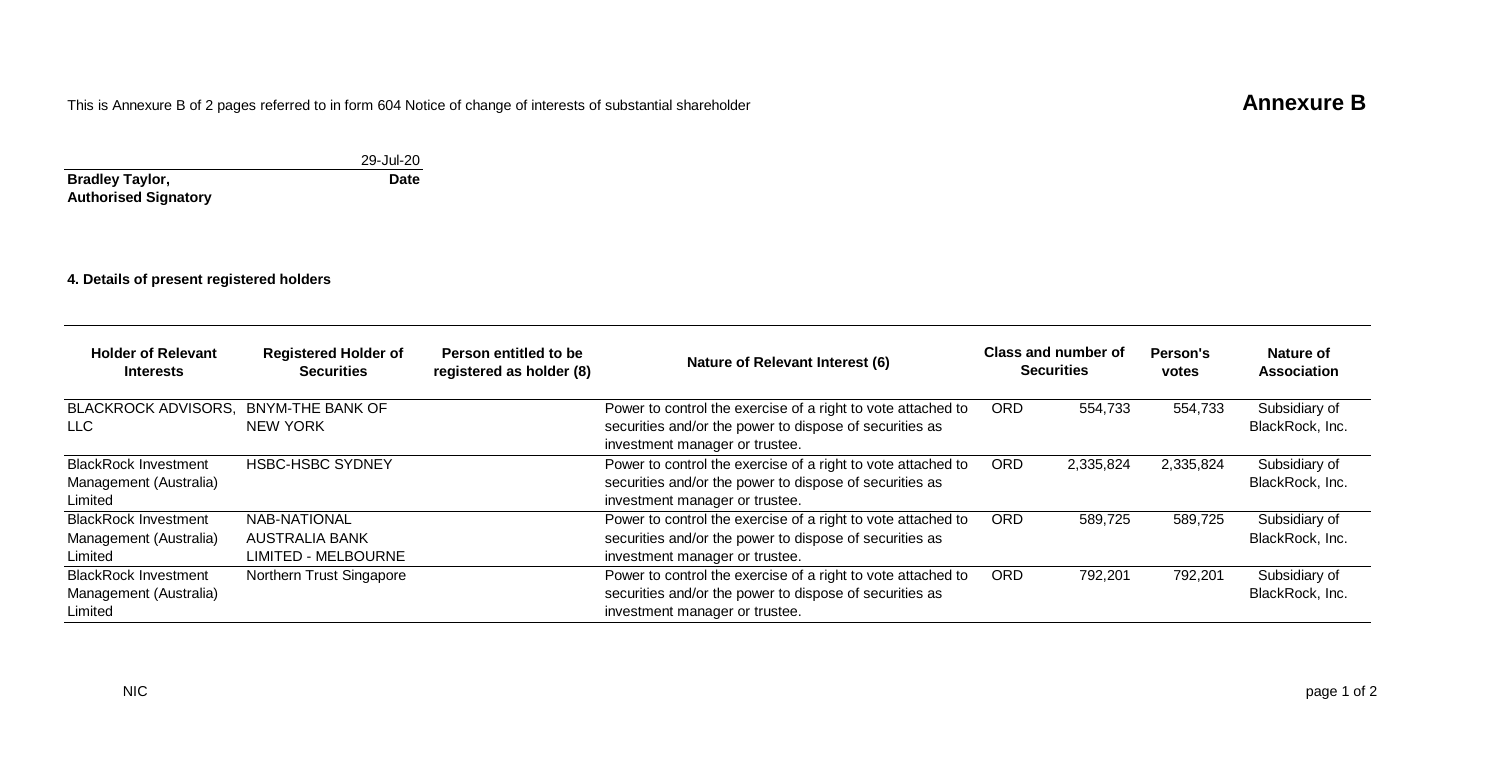| <b>Holder of Relevant</b><br><b>Interests</b>                    | <b>Registered Holder of</b><br><b>Securities</b> | Person entitled to be<br>registered as holder (8) | Nature of Relevant Interest (6)                                                                                                                                     |            | Class and number of<br><b>Securities</b> | Person's<br>votes | Nature of<br>Association         |
|------------------------------------------------------------------|--------------------------------------------------|---------------------------------------------------|---------------------------------------------------------------------------------------------------------------------------------------------------------------------|------------|------------------------------------------|-------------------|----------------------------------|
| <b>BlackRock Investment</b><br>Management (Australia)<br>Limited | <b>SSB-STATE STREET</b><br><b>SINGAPORE</b>      |                                                   | Power to control the exercise of a right to vote attached to<br>securities and/or the power to dispose of securities as<br>investment manager or trustee.           | <b>ORD</b> | 71.403                                   | 71,403            | Subsidiary of<br>BlackRock, Inc. |
| <b>BlackRock Investment</b><br>Management (UK) Limited           | <b>BNYM-BONY EUROPE -</b><br><b>LONDON</b>       |                                                   | Power to control the exercise of a right to vote attached to<br>securities and/or the power to dispose of securities as<br>investment manager or trustee.           | <b>ORD</b> | 26,874,353                               | 26.874.353        | Subsidiary of<br>BlackRock, Inc. |
| <b>BlackRock Investment</b><br>Management (UK) Limited           | <b>BNYM-BONY</b><br><b>LUXEMBOURG</b>            |                                                   | Power to control the exercise of a right to vote attached to<br>securities and/or the power to dispose of securities as<br>investment manager or trustee.           | <b>ORD</b> | 109,986,449                              | 109.986.449       | Subsidiary of<br>BlackRock, Inc. |
| <b>BlackRock Investment</b><br>Management (Australia)<br>Limited | JPM-JPM CHASE -<br><b>SYDNEY</b>                 |                                                   | Power to control the exercise of a right to vote attached to<br>securities and/or the power to dispose of securities held in<br>its capacity as responsible entity. | <b>ORD</b> | 2,808,214                                | 2.808.214         | Subsidiary of<br>BlackRock, Inc. |